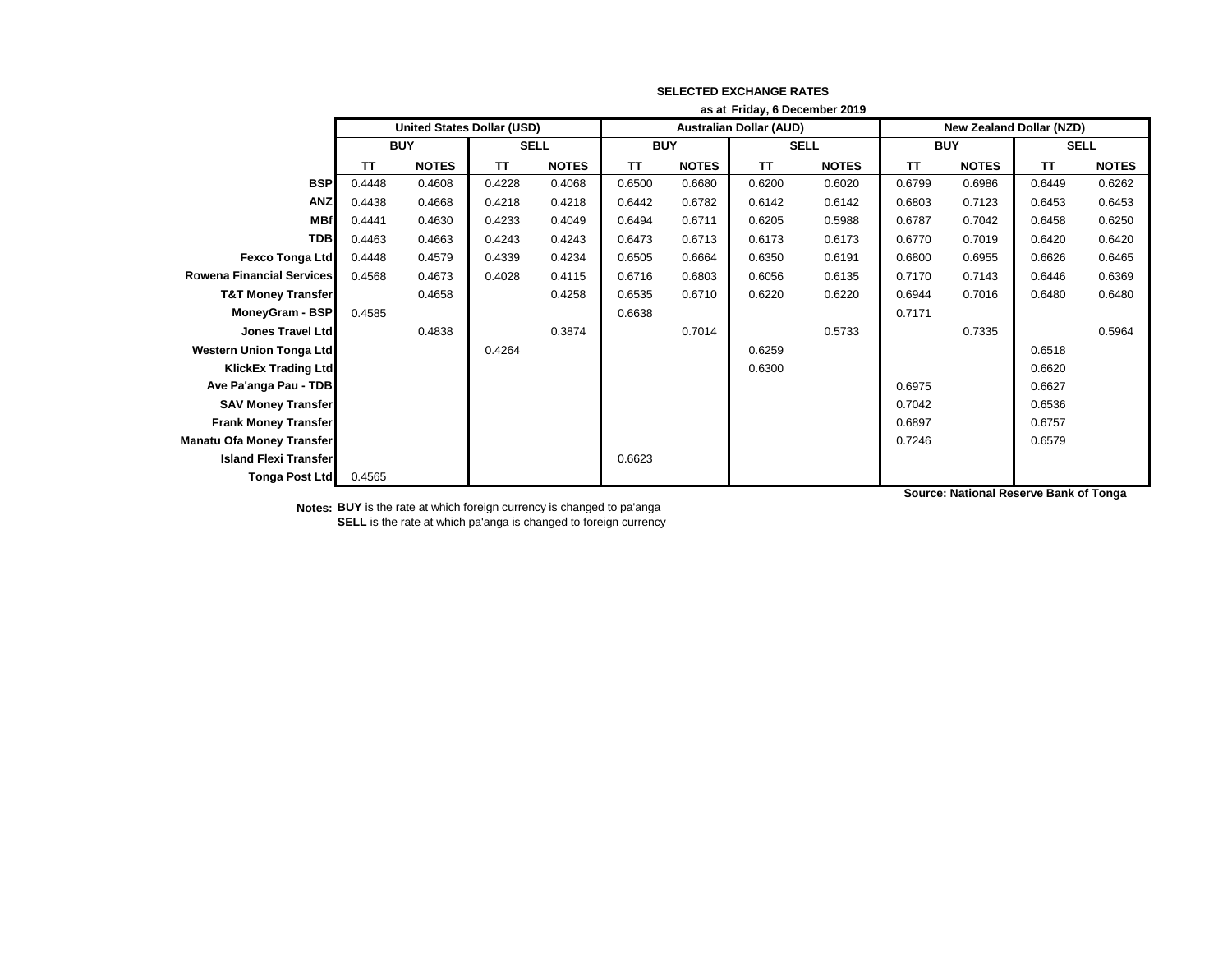|                                  | as at Friday, 13 December 2019    |              |             |              |            |              |                                |              |                                 |              |             |              |
|----------------------------------|-----------------------------------|--------------|-------------|--------------|------------|--------------|--------------------------------|--------------|---------------------------------|--------------|-------------|--------------|
|                                  | <b>United States Dollar (USD)</b> |              |             |              |            |              | <b>Australian Dollar (AUD)</b> |              | <b>New Zealand Dollar (NZD)</b> |              |             |              |
|                                  | <b>BUY</b>                        |              | <b>SELL</b> |              | <b>BUY</b> |              | <b>SELL</b>                    |              | <b>BUY</b>                      |              | <b>SELL</b> |              |
|                                  | ΤT                                | <b>NOTES</b> | TΤ          | <b>NOTES</b> | TΤ         | <b>NOTES</b> | TT                             | <b>NOTES</b> | <b>TT</b>                       | <b>NOTES</b> | TT          | <b>NOTES</b> |
| <b>BSP</b>                       | 0.4461                            | 0.4621       | 0.4241      | 0.4081       | 0.6458     | 0.6638       | 0.6158                         | 0.5978       | 0.6787                          | 0.6974       | 0.6437      | 0.6250       |
| <b>ANZ</b>                       | 0.4451                            | 0.4681       | 0.4231      | 0.4231       | 0.6428     | 0.6768       | 0.6128                         | 0.6128       | 0.6786                          | 0.7106       | 0.6436      | 0.6436       |
| <b>MBf</b>                       | 0.4455                            | 0.4651       | 0.4246      | 0.4065       | 0.6451     | 0.6667       | 0.6163                         | 0.5952       | 0.6775                          | 0.6993       | 0.6447      | 0.6211       |
| <b>TDB</b>                       | 0.4476                            | 0.4676       | 0.4256      | 0.4256       | 0.6415     | 0.6655       | 0.6115                         | 0.6115       | 0.6741                          | 0.6990       | 0.6391      | 0.6391       |
| <b>Fexco Tonga Ltd</b>           | 0.4461                            | 0.4592       | 0.4352      | 0.4247       | 0.6460     | 0.6620       | 0.6280                         | 0.6150       | 0.6790                          | 0.6943       | 0.6582      | 0.6453       |
| <b>Rowena Financial Services</b> | 0.4568                            | 0.4695       | 0.4028      | 0.4132       | 0.6716     | 0.6757       | 0.6056                         | 0.6098       | 0.7170                          | 0.7143       | 0.6446      | 0.6369       |
| <b>T&amp;T Money Transfer</b>    |                                   | 0.4651       |             | 0.4271       | 0.6535     | 0.6668       | 0.6944                         | 0.6944       | 0.6944                          | 0.7004       | 0.6465      | 0.6465       |
| <b>MoneyGram - BSP</b>           | 0.4584                            |              |             |              | 0.6548     |              |                                |              | 0.7071                          |              |             |              |
| <b>Jones Travel Ltd</b>          |                                   | 0.4852       |             | 0.3887       |            | 0.6970       |                                | 0.5693       |                                 | 0.7323       |             | 0.5952       |
| <b>Western Union Tonga Ltd</b>   |                                   |              | 0.4274      |              |            |              | 0.6220                         |              |                                 |              | 0.6494      |              |
| <b>KlickEx Trading Ltd</b>       |                                   |              |             |              |            |              | 0.6280                         |              |                                 |              | 0.6570      |              |
| Ave Pa'anga Pau - TDB            |                                   |              |             |              |            |              |                                |              | 0.6950                          |              | 0.6602      |              |
| <b>SAV Money Transfer</b>        |                                   |              |             |              |            |              |                                |              | 0.7042                          |              | 0.6536      |              |
| <b>Frank Money Transfer</b>      |                                   |              |             |              |            |              |                                |              | 0.6897                          |              | 0.6757      |              |
| <b>Manatu Ofa Money Transfer</b> |                                   |              |             |              |            |              |                                |              | 0.7246                          |              | 0.6579      |              |
| <b>Island Flexi Transfer</b>     |                                   |              |             |              | 0.6667     |              |                                |              |                                 |              |             |              |

**Source: National Reserve Bank of Tonga**

**Notes: BUY** is the rate at which foreign currency is changed to pa'anga

**SELL** is the rate at which pa'anga is changed to foreign currency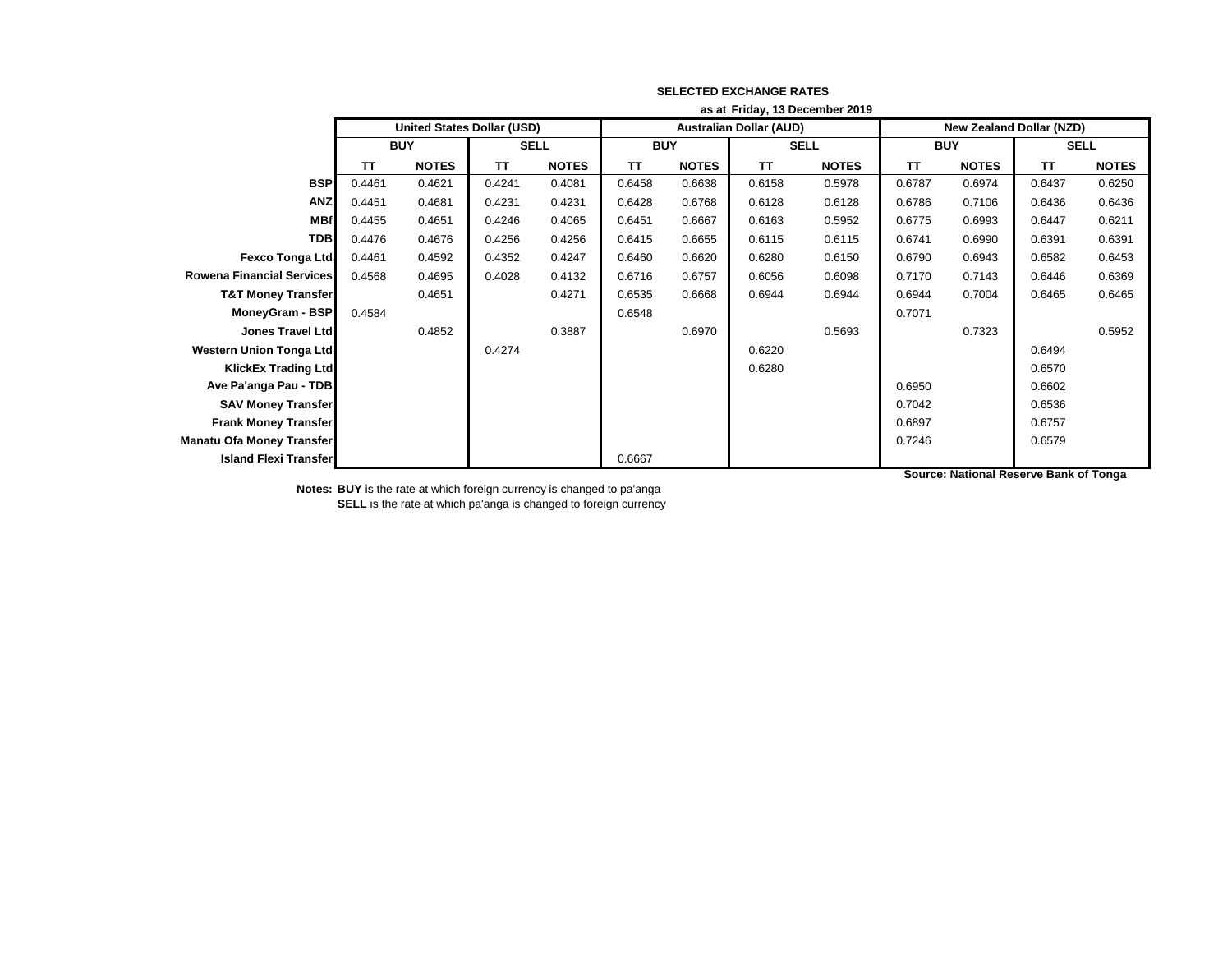|                                  | as at Friday, 20 December 2019    |              |             |              |                                |              |             |              |                          |              |             |              |
|----------------------------------|-----------------------------------|--------------|-------------|--------------|--------------------------------|--------------|-------------|--------------|--------------------------|--------------|-------------|--------------|
|                                  | <b>United States Dollar (USD)</b> |              |             |              | <b>Australian Dollar (AUD)</b> |              |             |              | New Zealand Dollar (NZD) |              |             |              |
|                                  | <b>BUY</b>                        |              | <b>SELL</b> |              | <b>BUY</b>                     |              | <b>SELL</b> |              | <b>BUY</b>               |              | <b>SELL</b> |              |
|                                  | <b>TT</b>                         | <b>NOTES</b> | TΤ          | <b>NOTES</b> | TΤ                             | <b>NOTES</b> | <b>TT</b>   | <b>NOTES</b> | TT                       | <b>NOTES</b> | TΤ          | <b>NOTES</b> |
| <b>BSP</b>                       | 0.4462                            | 0.4622       | 0.4242      | 0.4082       | 0.6469                         | 0.6649       | 0.6169      | 0.5989       | 0.6762                   | 0.6949       | 0.6412      | 0.6225       |
| <b>ANZ</b>                       | 0.4452                            | 0.4682       | 0.4232      | 0.4232       | 0.6441                         | 0.6781       | 0.6141      | 0.6141       | 0.6765                   | 0.7085       | 0.6415      | 0.6415       |
| <b>MBf</b>                       | 0.4456                            | 0.4651       | 0.4247      | 0.4065       | 0.6462                         | 0.6667       | 0.6174      | 0.5952       | 0.6750                   | 0.6993       | 0.6422      | 0.6211       |
| <b>TDB</b>                       | 0.4477                            | 0.4677       | 0.4257      | 0.4257       | 0.6440                         | 0.6680       | 0.6140      | 0.6140       | 0.6724                   | 0.6973       | 0.6374      | 0.6374       |
| <b>Fexco Tonga Ltd</b>           | 0.4462                            | 0.4594       | 0.4353      | 0.4248       | 0.6468                         | 0.6632       | 0.6322      | 0.6161       | 0.6760                   | 0.6916       | 0.6585      | 0.6429       |
| <b>Rowena Financial Services</b> | 0.4568                            | 0.4695       | 0.4028      | 0.4132       | 0.6716                         | 0.6098       | 0.6056      | 0.6098       | 0.7170                   | 0.7143       | 0.6446      | 0.6329       |
| MoneyGram - BSP                  | 0.4593                            |              |             |              | 0.6611                         |              |             |              | 0.7124                   |              |             |              |
| <b>Jones Travel Ltd</b>          |                                   | 0.4853       |             | 0.3888       |                                | 0.6981       |             | 0.5704       |                          | 0.7296       |             | 0.5929       |
| <b>Western Union Tonga Ltd</b>   |                                   |              | 0.4272      |              |                                |              | 0.6227      |              |                          |              | 0.6470      |              |
| <b>KlickEx Trading Ltd</b>       |                                   |              |             |              |                                |              | 0.6290      |              |                          |              | 0.6560      |              |
| Ave Pa'anga Pau - TDB            |                                   |              |             |              |                                |              |             |              | 0.6932                   |              | 0.6586      |              |
| <b>SAV Money Transfer</b>        |                                   |              |             |              |                                |              |             |              | 0.7042                   |              | 0.6536      |              |
| <b>Frank Money Transfer</b>      |                                   |              |             |              |                                |              |             |              | 0.6897                   |              | 0.6757      |              |
| <b>Manatu Ofa Money Transfer</b> |                                   |              |             |              |                                |              |             |              | 0.7143                   |              | 0.6579      |              |
| <b>Island Flexi Transfer</b>     |                                   |              |             |              | 0.6667                         |              |             |              |                          |              |             |              |
| Tonga Post Ltd                   | 0.4520                            |              |             |              |                                |              |             |              |                          |              |             |              |

**Notes: BUY** is the rate at which foreign currency is changed to pa'anga **SELL** is the rate at which pa'anga is changed to foreign currency **Source: National Reserve Bank of Tonga**